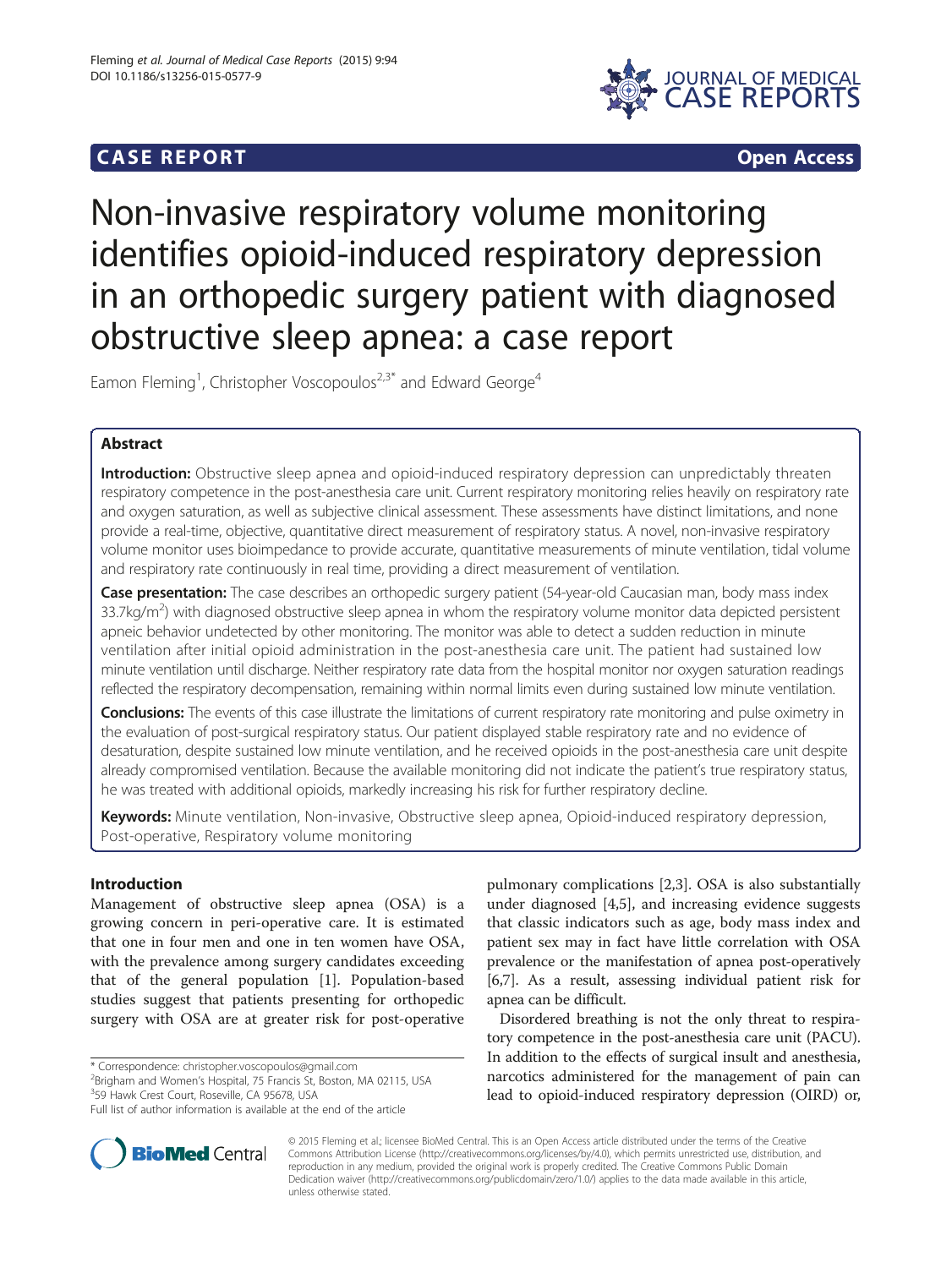as described by the Anesthesia Patient Safety Foundation, opioid-induced ventilatory insufficiency (OIVI) [[8,9](#page-4-0)]. The potential synergy between unpredictable apneic and hypopneic events and OIVI is a significant threat to patient safety. Care providers typically rely on a combination of oxygen saturation, respiratory rate (RR) and subjective clinical assessment to evaluate respiratory status in the PACU, but these are only surrogate indicators of ventilatory drive. Without a direct, objective measurement of ventilation, clinical personnel cannot accurately quantify the effects of disordered breathing or drug administration on respiratory sufficiency. There is a need for a cost-effective, evidencebased, real-time solution to these challenges.

A novel, non-invasive respiratory volume monitor (RVM) has been developed that produces continuous digital volume traces and accurately reports minute ventilation (MV), tidal volume (TV) and RR in non-intubated patients. Continuous MV measurements provide direct assessment of respiratory function and can quantify apnea and respiratory deterioration in real time. Use of RVM technology is consistent with current American Society of Anesthesiologists guidelines for monitoring of ventilation in the PACU [[10](#page-4-0)] and can provide health care professionals with a more complete assessment of respiratory status.

Here we report a case of a patient who experienced a substantial reduction in ventilation in response to a single opioid dose in the PACU. RR and pulse oximetry were insufficient to detect the potential threat to patient safety.

#### Case presentation

A 54-year-old Caucasian man (weight, 116kg; height, 185cm body mass index, 33.7kg/m<sup>2</sup>) underwent left total hip replacement surgery under general anesthesia. A bioimpedance-based RVM (ExSpiron, Respiratory Motion, Inc., Waltham, MA, USA) was used to collect digital respiratory traces via an electrode PadSet placed on the thorax (Figure 1), beginning pre-operatively and continuing until PACU discharge, for a total of 418 minutes (106 minutes pre-operatively, 192 intra-operatively and 120 minutes in the PACU). MV, TV and RR measurements were calculated every 5 seconds for the duration of this period from 30-second segments collected in a sliding window. The clinical staff were blinded to RVM data. Vital sign measurements and pulse oximetry readings were obtained as part of routine patient care and were available to caregivers for ongoing patient management.

The patient's past medical history was positive for OSA, with no other respiratory conditions. The patient owned a home model of a continuous positive airway pressure (CPAP) device but had not been using it. In the pre-operative holding area, the patient was very sleepy, though not yet sedated. The RVM trace showed sustained, visible manifestations of apnea over this period (Figure [2B](#page-2-0)).

Respiratory Motion, Inc.) that provides continuous, real-time, non-invasive measurements of minute ventilation, tidal volume and respiratory rate. This photograph shows standard electrode placement on an obese patient (not the patient reported here; body mass index, 36.7kg/m<sup>2</sup>). One electrode is placed at the sternal notch, another on the xiphoid and the third in the right mid-axillary

line at the level of the xiphoid.

Clinical personnel had no way to observe these apneic episodes and were unaware of the patient's disordered breathing. No snoring or physical indications of obstruction were observed. The patient was taken to the operating room, where sedation was induced with 300mg of propofol and 250μg of intravenous (IV) fentanyl and intubated after receiving 50mg of IV rocuronium. Two 0.5mg doses of hydromorphone were administered in the 15 minutes after incision, along with three additional doses of rocuronium (20mg, 10mg, 10mg) over the subsequent hour. Surgery lasted 134 minutes, after which the patient was extubated and transferred to the PACU.

Within 20 minutes of PACU arrival, prior to receiving any post-operative opioids, the patient began to exhibit apneic events lasting up to 45 seconds (Figure [2C](#page-2-0)). As in pre-operative holding, no outward indications of disordered breathing were observed. Using a standard formula based on ideal body weight [[11](#page-4-0)], the patient's predicted minute ventilation ( $MV<sub>PRED</sub>$ ), expected to be sufficient to maintain blood oxygen and carbon dioxide levels under baseline conditions, was calculated to be 7.9L/min. Previous research has described ventilation below 80% of MVPRED prior to opioid administration as putting a patient at risk for OIRD (MV <40% of  $MV<sub>PRED</sub>$ ), a potential threat to patient safety [\[7](#page-4-0)]. Our patient's average MV, as measured by the RVM during the 5 minutes of stable breathing prior to an initial PACU opioid administration, was  $3.70L/min$ , 44% of  $MV<sub>PRED</sub>$ .

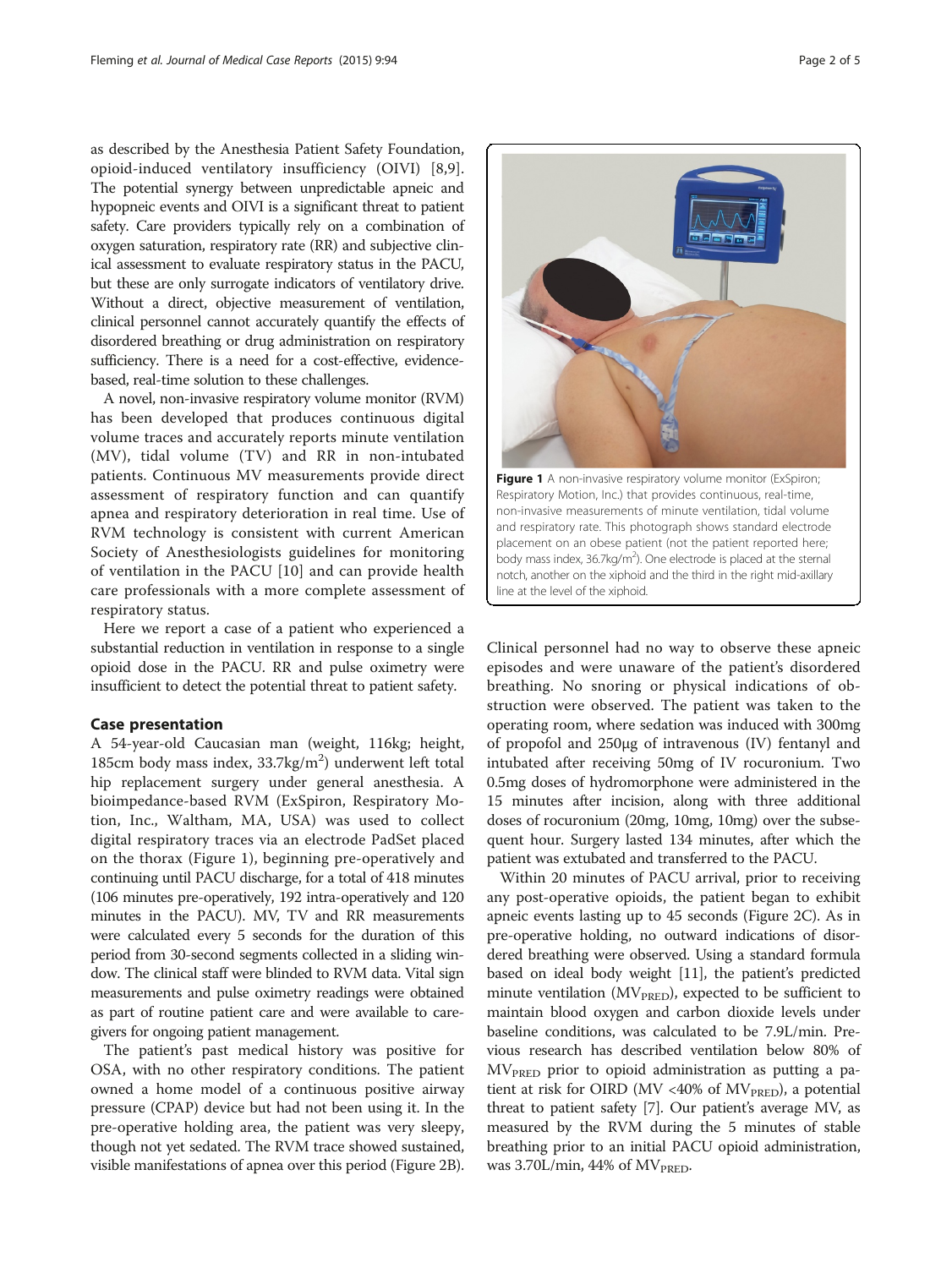<span id="page-2-0"></span>

average minute ventilation, tidal volume and respiratory rate. (A) Normal pre-operative breathing. (B) Pre-operative apnea. (C) Apnea prior to opioid administration in the post-anesthesia care unit (PACU). (D) Reduced ventilation with obstructed breathing after an initial opioid administration. Predicted minute ventilation (MV<sub>PRED</sub>) based on ideal body weight for the patient was 7.9L/min. (E) Time course of the patient's minute ventilation (MV) over his entire PACU stay. Dashed horizontal lines represent (from top to bottom) 100%, 80% and 40% of MV<sub>PRED</sub>. Purple lines indicate opioid administrations (hydromorphone). Ventilation decreased following opioid administration and was persistently low until discharge. Respiratory rate (RR) and oxygen saturation levels, as documented by clinical personnel in the PACU flowchart, are shown below. (F) Mean and standard deviation for MV measurements recorded by the respiratory volume monitor (RVM) during 5 minutes of patient rest before and after an initial opioid administration (15:32) in the PACU (periods shown in gray in (E)). The RVM data depict a sudden drop in ventilation that is not reflected in either RR or oxygen saturation levels. TV, Tidal volume.

At this point, the patient received an isolated, nurseadministered dose of hydromorphone (0.4mg). This was followed by an immediate reduction in ventilation, with

average MV of only 2.37L/min (28% of  $MV<sub>PRED</sub>$ ) in the subsequent 5 minutes (Figure 2F). The patient's RR gave no indication of compromise, remaining between 12 and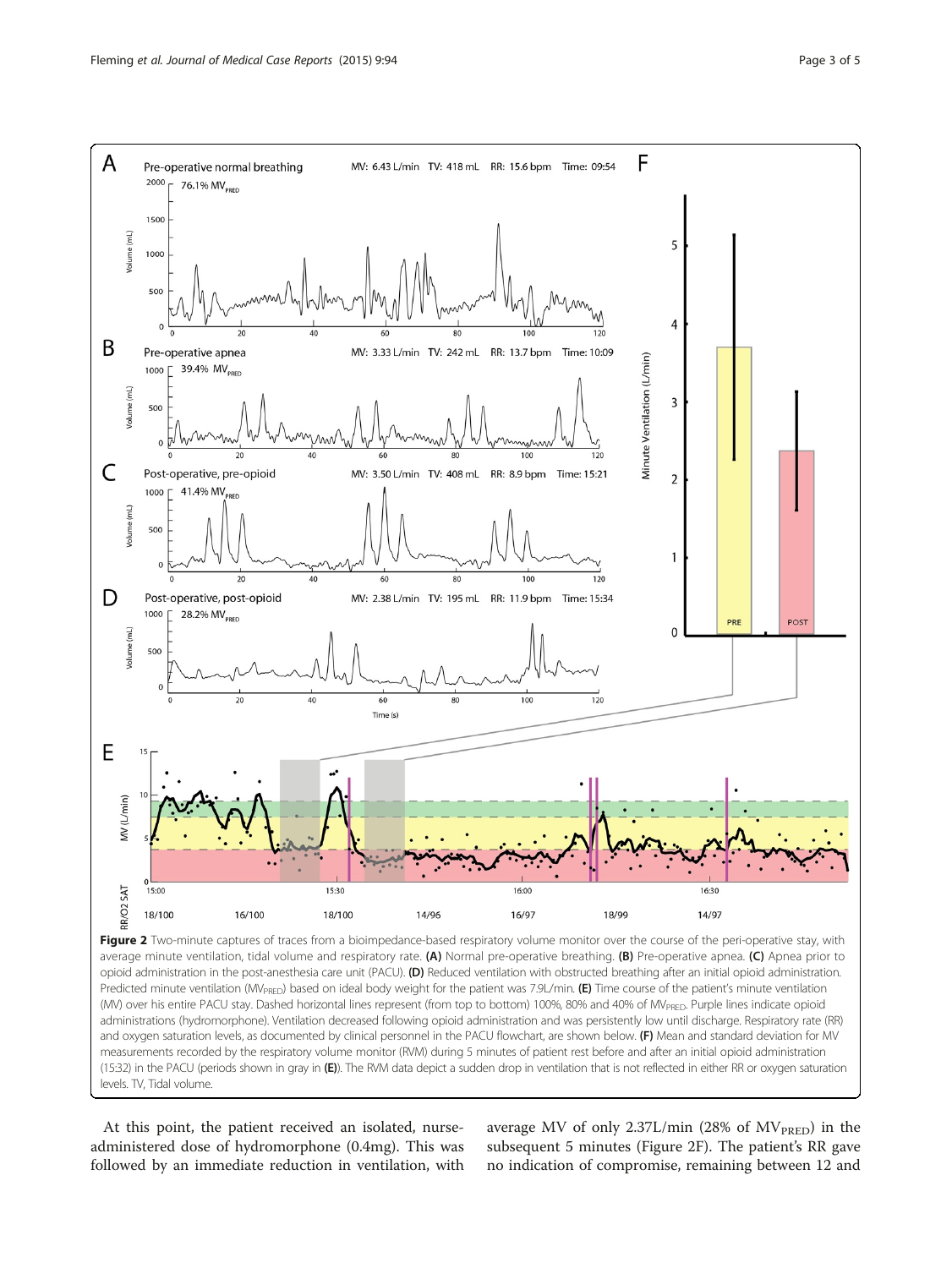18 breaths per minute for the duration of this period and even showing a slight increase after hydromorphone administration (Figure [2](#page-2-0)E). Blinded to the RVM data and with no way to objectively evaluate ventilation, clinical personnel continued to administer opioids to manage pain in accordance with standard practice. The patient received a second nurse-administered hydromorphone dose (0.4mg) 40 minutes after the first. He was then provided with a patient-controlled analgesia (PCA) device and received three PCA doses (0.2mg hydromorphone each) in under 1 hour, before being discharged to a general care unit 118 minutes after PACU arrival (Figure [2E](#page-2-0)). MV remained low  $\left(\frac{40\%}{W_{PRED}}\right)$  for the duration of the patient's PACU stay and was still reduced upon discharge. RVM monitoring was discontinued at that time.

### **Discussion**

The events of this case illustrate the limitations of RR monitoring and pulse oximetry in the evaluation of postsurgical respiratory status. With a stable RR and no evidence of desaturation, our patient received opioids in the PACU in spite of already compromised ventilation. The compromised ventilation was not able to be immediately appreciated by clinical personnel. RR and oxygen saturation provided no forewarning of potential respiratory insufficiency, and the patient was treated with additional opioids, markedly increasing the risk for further respiratory decline. The patient was discharged to a general hospital floor without indication of the need for continuous respiratory monitoring, despite sustained low ventilation and additional opioid doses in the closing minutes of his PACU stay. Fortunately, he experienced no adverse events.

All clinical decisions in this case were made according to standard protocols. Any potential threat to patient safety was not the result of substandard care, but rather was due to inherent pitfalls in established respiratory monitoring technology and practice. In this case, the commonly used respiratory monitoring (RR and peripheral capillary oxygen saturation) did not suggest respiratory compromise, despite persistent low MV after opioid administration. If RVM data had been available, the patient's initial respiratory depression would have been noted and the patient's opioid regimen might have been adjusted or a multimodal approach to analgesia might have been pursued. Low MV readings and an RVM trace demonstrating disordered breathing characteristics might have led to the utilization of CPAP. Also, decreased MV at the time of discharge might have led clinical personnel to delay transfer to the floor or triage the patient to a stepdown unit or monitored bed.

RR and pulse oximetry are only surrogate indicators of ventilatory drive. RR, as this case illustrates, does not reliably provide an accurate picture of overall ventilation, as it does not adequately reflect variations in tidal volume. Pulse

oximetry has well-documented issues with reliability and false alarms in the clinical setting and represents at best only the end result of respiration [[12-14\]](#page-4-0). As a result, there can be a substantial delay between onset of respiratory compromise and a detectable decline in oxygen saturation levels [\[12,13](#page-4-0)].

By comparison, the RVM's reliable, continuous tracking of MV allows direct assessment of ventilatory drive in real time. Health care providers can quantify ventilation status on arrival to the PACU, recognize apnea, evaluate reductions in ventilation after opioid dosing, and prevent persistent respiratory compromise over the course of a PACU stay. The increased awareness afforded by the RVM facilitates the initiation of more timely interventions. Clinical personnel can modify opioid regimens, pursue alternative pain management strategies, or initiate CPAP or bilevel positive airway pressure. The RVM data also provide a valuable context for discharge and triage decisions, helping clinical personnel to avoid premature transfer and to select an appropriate acuity level for subsequent care. Individualization of the pain management regimen in the PACU and the ability to relay quantitative measurements upon transfer to the floor has the potential to enhance patient safety.

RVM technology may also have applications in preoperative screening. Caregivers may have elected to manage the patient described in this report differently had they been able to identify and quantify the apnea exhibited prior to surgery. As discussed earlier, OSA presents a number of challenges to peri-operative care. The prevalence of OSA and its association with post-operative complications has led the American Society of Anesthesiologists and similar organizations to release guidelines calling for prolonged post-surgical observation of patients with OSA [[15](#page-4-0)]. Hospitals are left with a management dilemma. Ignoring OSA may pose a threat to patient safety and lead to the involvement of costly higher acuity services, but generalized management programs can be cost-prohibitive as well and are potentially inefficient solutions. Non-invasive, real-time, continuous respiratory volume monitoring allows for direct, comprehensive assessment of individual ventilation during peri-operative care. This technology can contribute to continuing improvement of patient-specific protocols for the management of OSA, OIRD and other phenomena that pose a threat to respiratory competence in the aftermath of surgery.

## Conclusions

The events of this case illustrate the limitations of current respiratory rate monitoring and pulse oximetry in the evaluation of post-surgical respiratory status. Our patient displayed stable respiratory rate and no evidence of desaturation, despite sustained low minute ventilation,